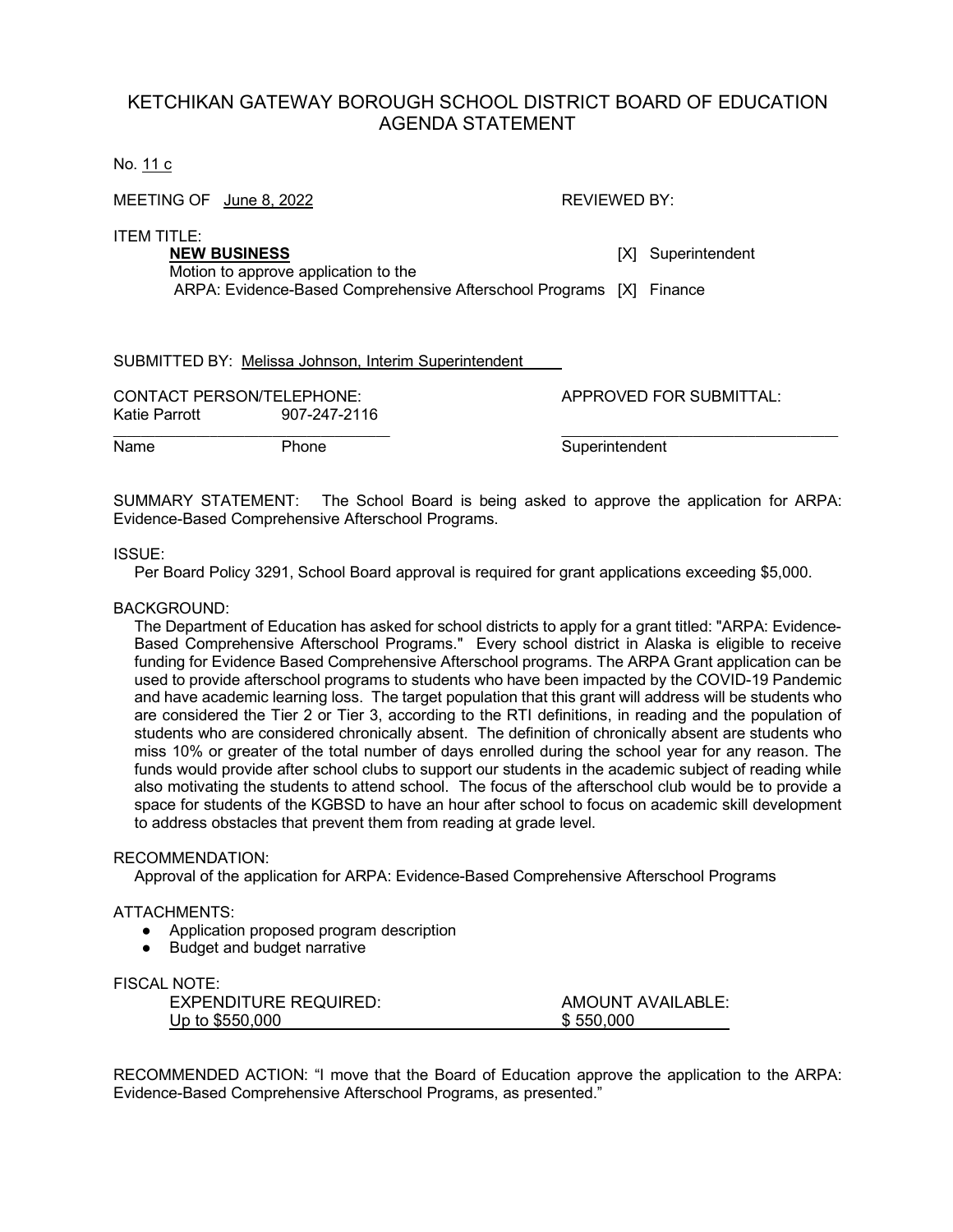# **Project Need:**

The students of the Ketchikan Gateway Borough School District (KGSBD) have been impacted by the COVID-19 Pandemic. Many students have academic learning loss and lack motivation to attend school. The KGBSD has seen an increase in students who are considered in the Tier 2 or Tier 3 intervention groups while also seeing an increase in absenteeism. The target population that this grant will address will be students who are considered the Tier 2 or Tier 3, according to the RTI definitions, in reading and the population of students who are considered chronically absent. The definition of chronically absent are students who miss 10% or greater of the total number of days enrolled during the school year for any reason.

The funds would provide after school clubs to support our students in the academic subject of reading while also motivating the students to attend school. The focus of the after school club would be to provide a space for students of the KGBSD to have an hour after school to get focused on academic skill development to address the obstacles that prevent them from reading at grade level.

# **Project Goals:**

By the end of the grant, 75% of the students who regularly participate in the after school reading club K-6th grade will demonstrate an increase in reading proficiency as measured by MAPS Growth data.

By the end of the grant, 92 % of students who regularly participate in the After School club will increase their attendance by 10%.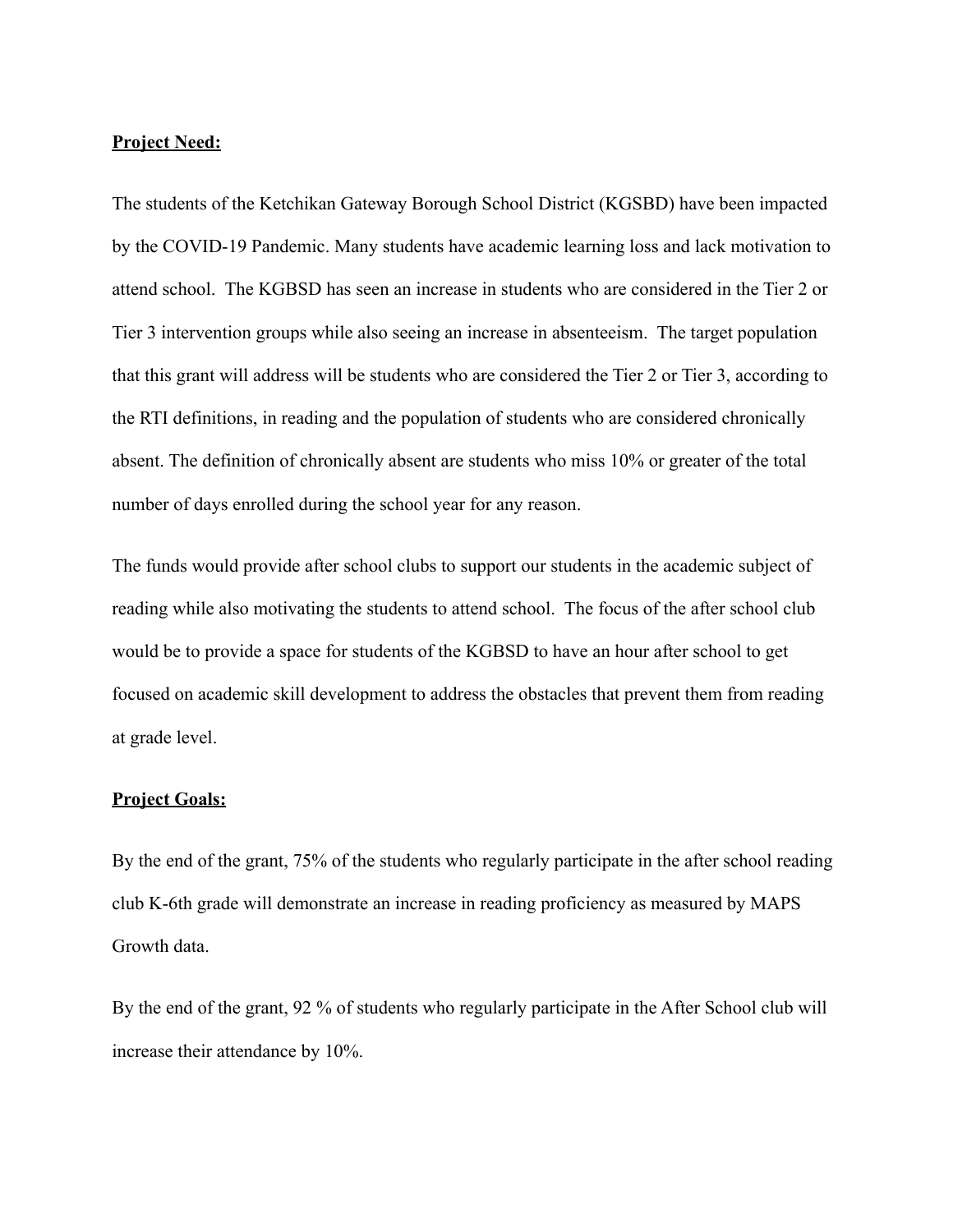By the end of the grant, parent Involvement will increase by 5% per year.

## **Major Activities/ Program Details:**

### Support our students to read at grade level by the end of third grade

**After school Reading Club K-2nd Grade**: The afterschool reading program will target students at every elementary school in the KGBSD kindergarten through 3rd grade. The target audience is students who are struggling to read and/or below grade level in reading and/or are considered Tier 2 or Tier 3. The program will be after school on Monday's, Tuesdays and Thursdays divided in small sessions to run the entire school year.

1st session will run 9/7/22- 10/22/22, (19 days)

2nd session will run 10/25/22 - 12/16/22, (22 days)

3rd session would run from 1/3/23- 2/15/23, (19 days)

4th session would run from 2/17/23 - 4/15/23 (19 days)

5th session would run from 4/18/23 -5/27/23 (18 days)

Each session would pay an extra duty contract of \$800, if a teacher/certified staff commits to the entire year they will be given a \$5,000 stipend for the 5 individual sessions.

After school elementary Reading Club: \$5,000 per grade x 2 grades per school = \$10,000. \$10,000 per building times five elementary buildings would be a cost of \$50,000

The focus student population will be our economically disadvantaged students who have been impacted by the disruptions of COVID-19. The small group reading program that will be used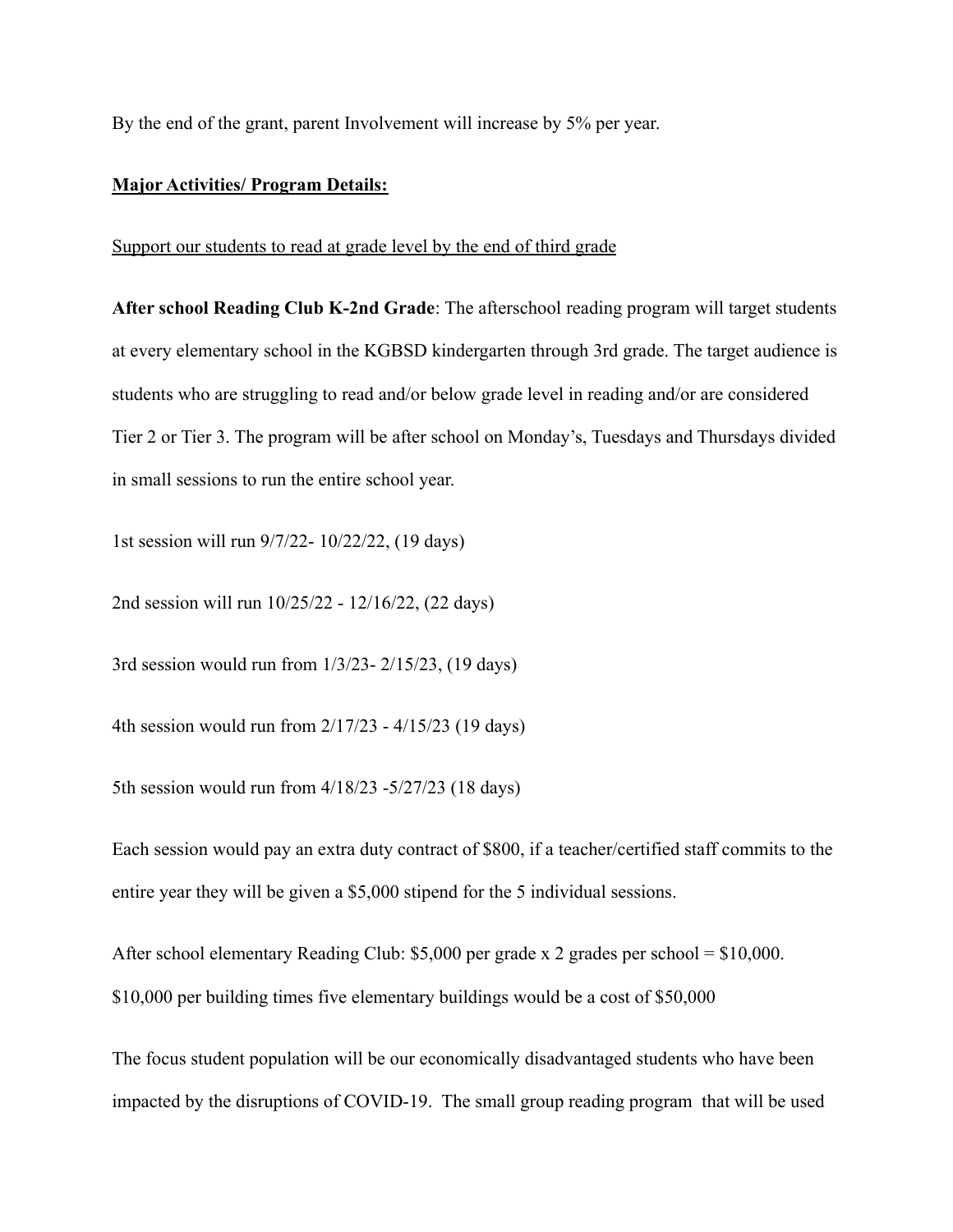would be an evidence based systematic Instruction in Phonological Awareness, Phonics, and Sight Words called SIPPS . The SIPPS program will include high impact tutoring and focus on academic skill development in decoding and comprehension. The small staff to student ratio will help develop strong relationships between staff and students. The ratio would be approximately 8 students per 1 adult. The skilled staff would have training in the SIPPS program. Each grade level would have an after school club designed to target the students who are below grade level in reading and considered to be Tier 2 and Tier 3 students.

Prizes will be given for participation, growth and attendance. An afterschool snack will be provided. 2 books will be given to each student who participates in the program each session with a recommendation that parents read with their student.

Placement assessment provides the data needed to group students with similar decoding needs. Periodic mastery tests will be administered to help teachers monitor students progress and support the teacher in decision-making around pacing and reteaching. Teachers will administer the tests before and after the session periods to measure the effectiveness of the program. Growth charts will be used as a part of the before and after.

After school Reading Club **3rd-6th grade**. The reading program that will be used would be "Reading Plus", which is an evidence based comprehensive program. The reading program is a program that focuses on differentiated instruction. The Reading Plus program will include high impact tutoring and focus on academic skill development in reading. The small staff to student ratio will help develop strong relationships between staff and students. The ratio would be approximately 15 students per 1 adult. The skilled staff would have training in the Reading Plus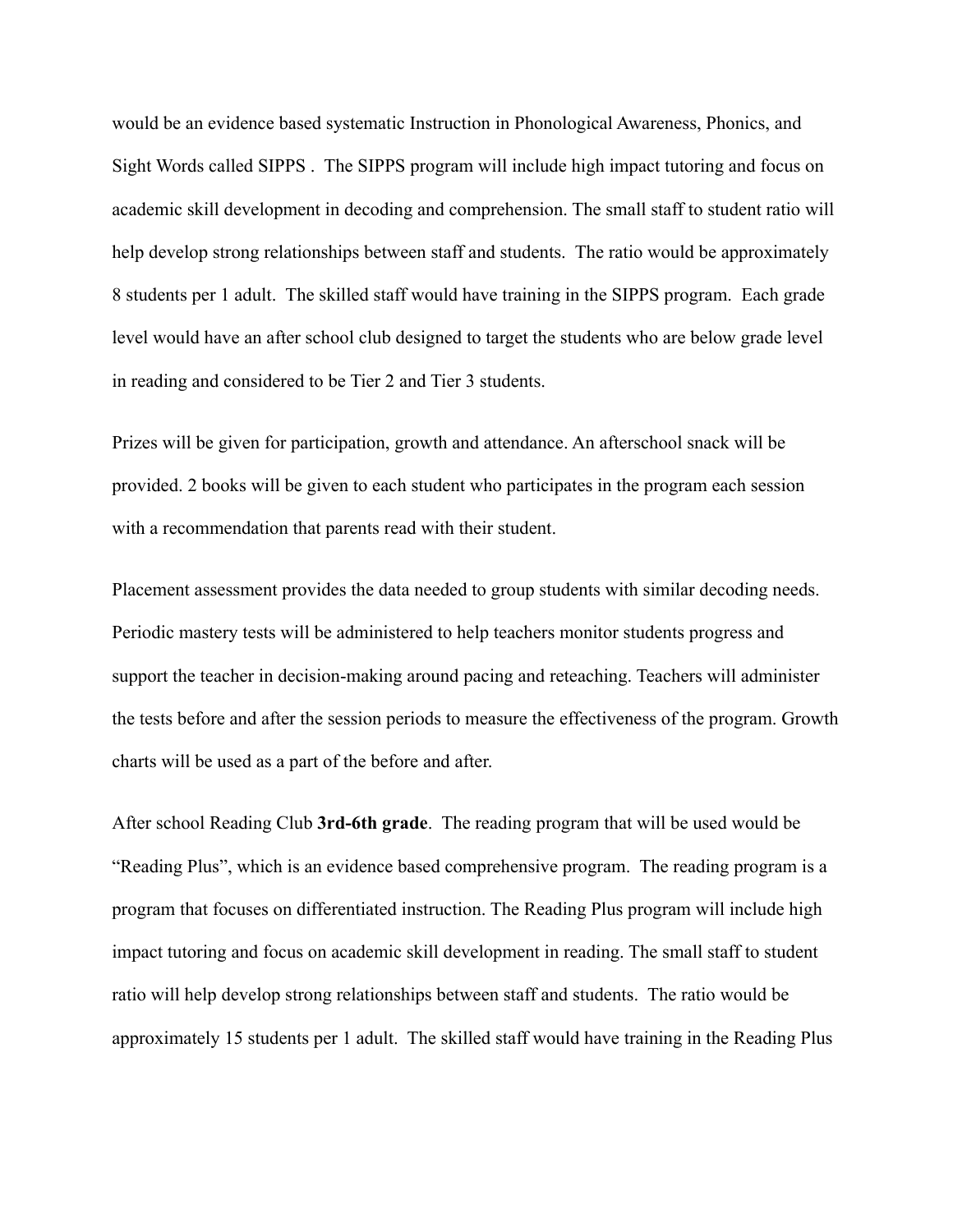program along with weekly meetings as an adult group to ensure the student gains are being met along with discussion to determine opportunities for success.

Students who completed the "Reading Plus" receive a certificate for achievement. The certificates are turned in for a prize in the prize box. Prizes will be given for Reading Plus certificates, program growth, and attendance.

1st session will run 9/7/22- 10/22/22, (19 days)

2nd session will run 10/25/22 - 12/16/22, (22 days)

3rd session would run from 1/3/23- 2/15/23, (19 days)

4th session would run from 2/17/23 - 4/15/23 (19 days)

5th session would run from 4/18/23 -5/27/23 (18 days)

Each session would pay an extra duty contract of \$800, if a teacher/certified staff commits to the entire year they will be given a \$5,000 stipend for the 5 individual sessions.

After school elementary Reading Club: \$5,000 per grade x 3 grades per school = \$15,000. \$15,000 per building times five elementary buildings would be a cost of \$75,000

**Native Youth Olympics after school program K-12th grade.** Native Youth Olympics (NYO) is for all students to participate in the traditional NYO program across the state of Alaska. The target population of this program is chronically absent students and students who are affected by the COVID-19 pandemic. NYO focuses on improving the academic performance of students who participate in the afterschool program. NYO also has a focus on increasing leadership skills and respect to make stronger community connections.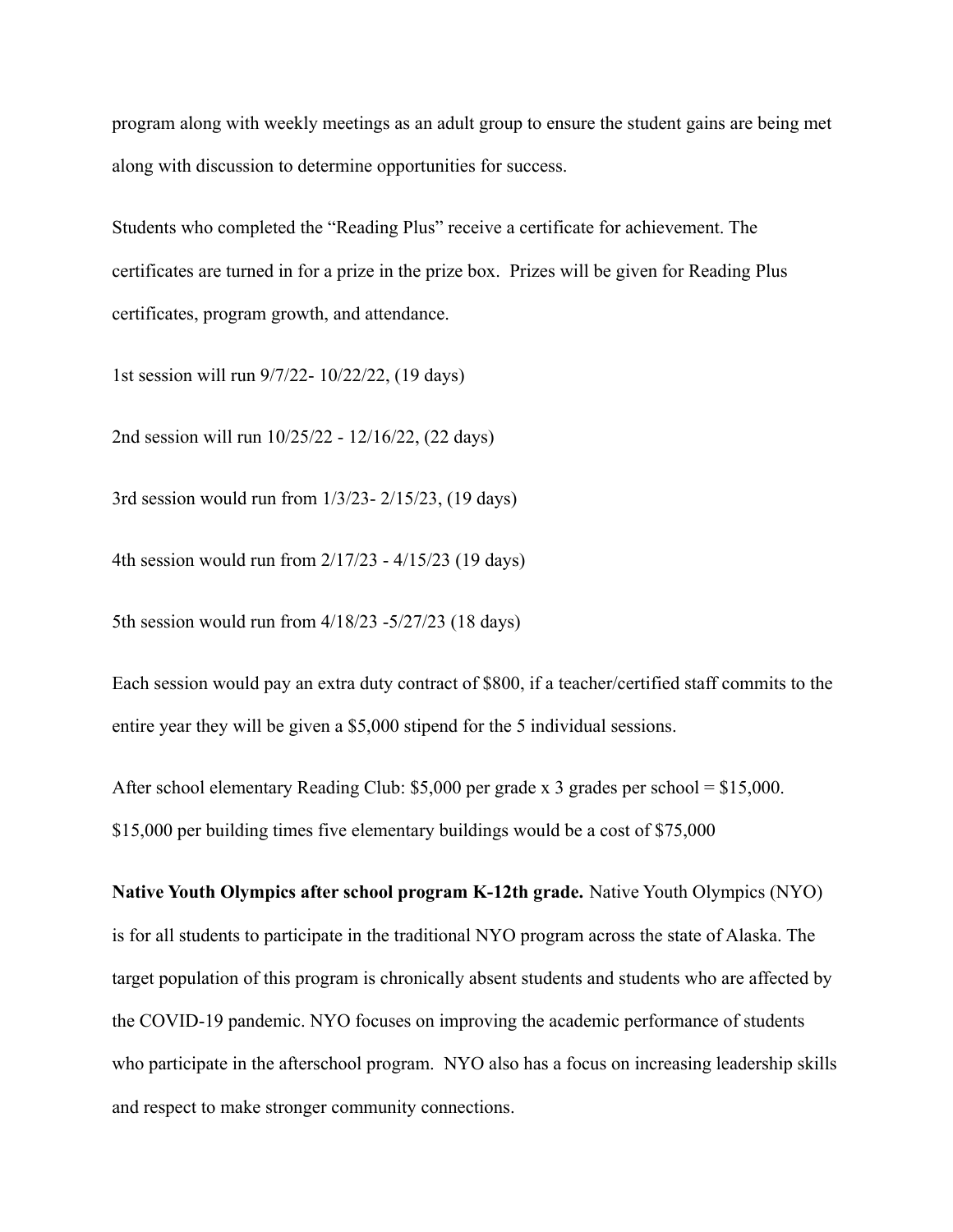According to the 2021 NYO impact survey 63% of students who participated in the afterschool program accredited NYO as an incentive to stay in school. The NYO club would participate in a before and after school program survey to see the improvement in school attendance. The NYO program would also do a pre and post test on the NYO games. The goal would be to improve attendance and to improve the NYO competition scores.

Ketchikan has a 35% Native American / Alaska Native population and this population would be greatly impacted by the option of participating in NYO.

The NYO after school program would meet once every other week. Year long session 9/7/2022 - 5/27/2023.

A school year stipend would pay an extra duty contract of \$2500 for the head coach, and \$1500 for the assistant coach. NYO also needs \$500 for supplies and \$1,000 for NYO uniform gear. Total cost of the program would be \$5,000 a school year.

Afterschool **Band at each Elementary School** - focused on 5th and 6th grade**.** After school band program will be focused on 5th and 6th grade students who have been affected by the COVID pandemic. Our Elementary school students have been impacted by the COVID pandemic and are not participating in band. Band instruments are considered an extra expense that many families can not afford. Before the pandemic many of our music stores would do lessons for the 5th and 6th graders to learn band but now all are out of business. Music and particularly band increases academic success of our participating students. It is imperative that we take the expense out to ensure all students can participate.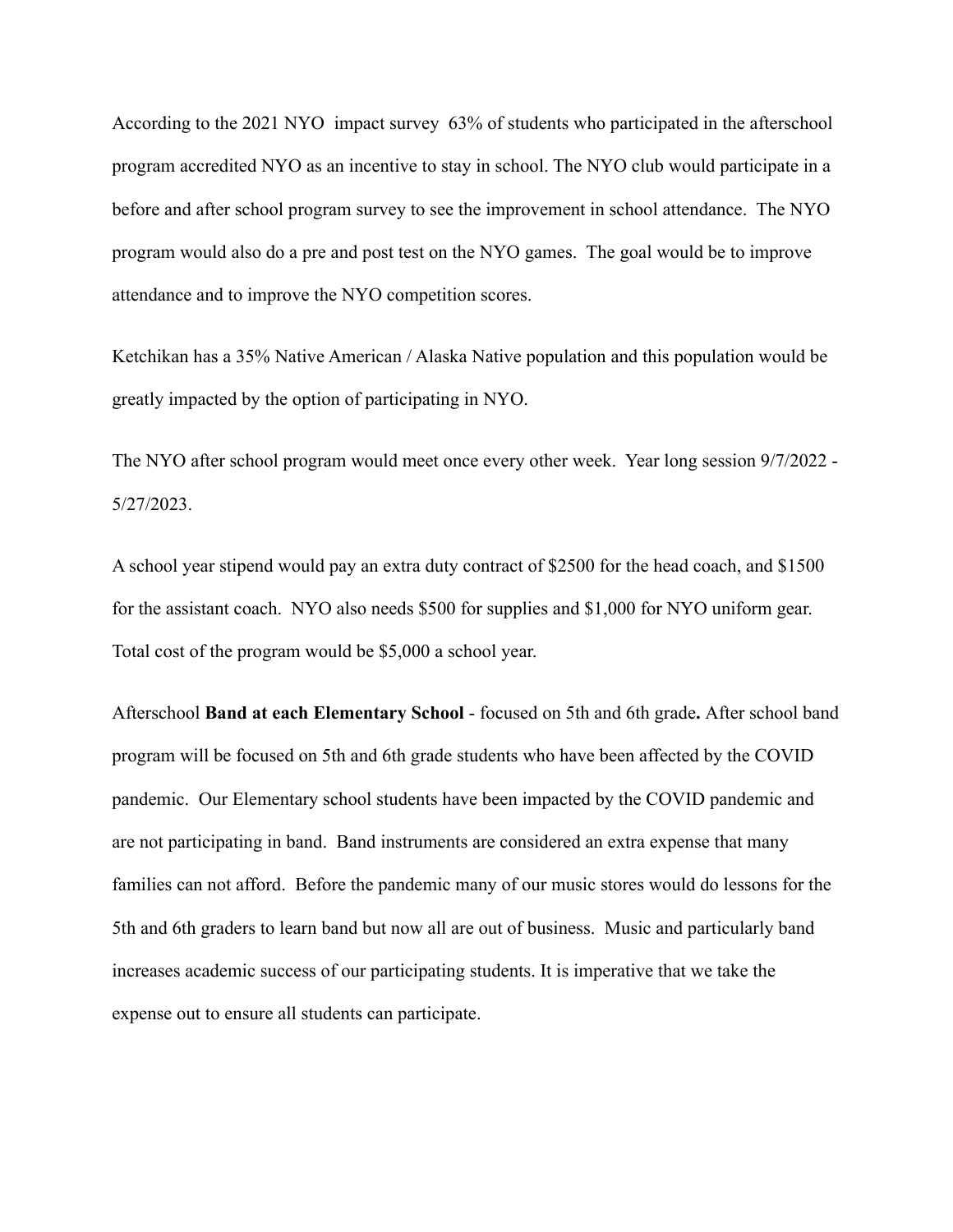After School band programs would take place at each Elementary school Monday, Tuesday and Thursday for one hour after school. The measure of effectiveness will be measured in two ways: 1) attendance of participants 2) growth in pre and post reading music and ability to play music.

1 session 9/7/2022 - 12/16/2022

2nd session 1/3/2023- 5/27/2023

Each session would pay an extra duty contract of \$2500 times Five schools = \$25,000 (5,000 for two sessions times 5 schools)

Band instruments would need to be purchased at \$20,000 per year.

After school Weightlifting program 9-12th grade**.** A weightlifting class will be held at the Ketchikan High School and taught by a certified teacher who understands proper weightlifting. Weightlifting has a variety of positive attributes such as: Increasing attendance, cognitive improvement in school, building strength and cardiovascular endurance, along with increasing self esteem. Those who engage in strength training show a more positive mood and overall health.

After School **weightlifting** would take place at the Ketchikan High School Monday, Tuesday and Thursday for one hour after school. Each participant would do max weight lift pre and post per session. The measure of effectiveness will be measured in two ways: 1) attendance of participants 2) growth in pre and post session lift amounts.

1 session 9/7/2022 - 12/16/2022

2nd session 1/3/2023- 5/27/2023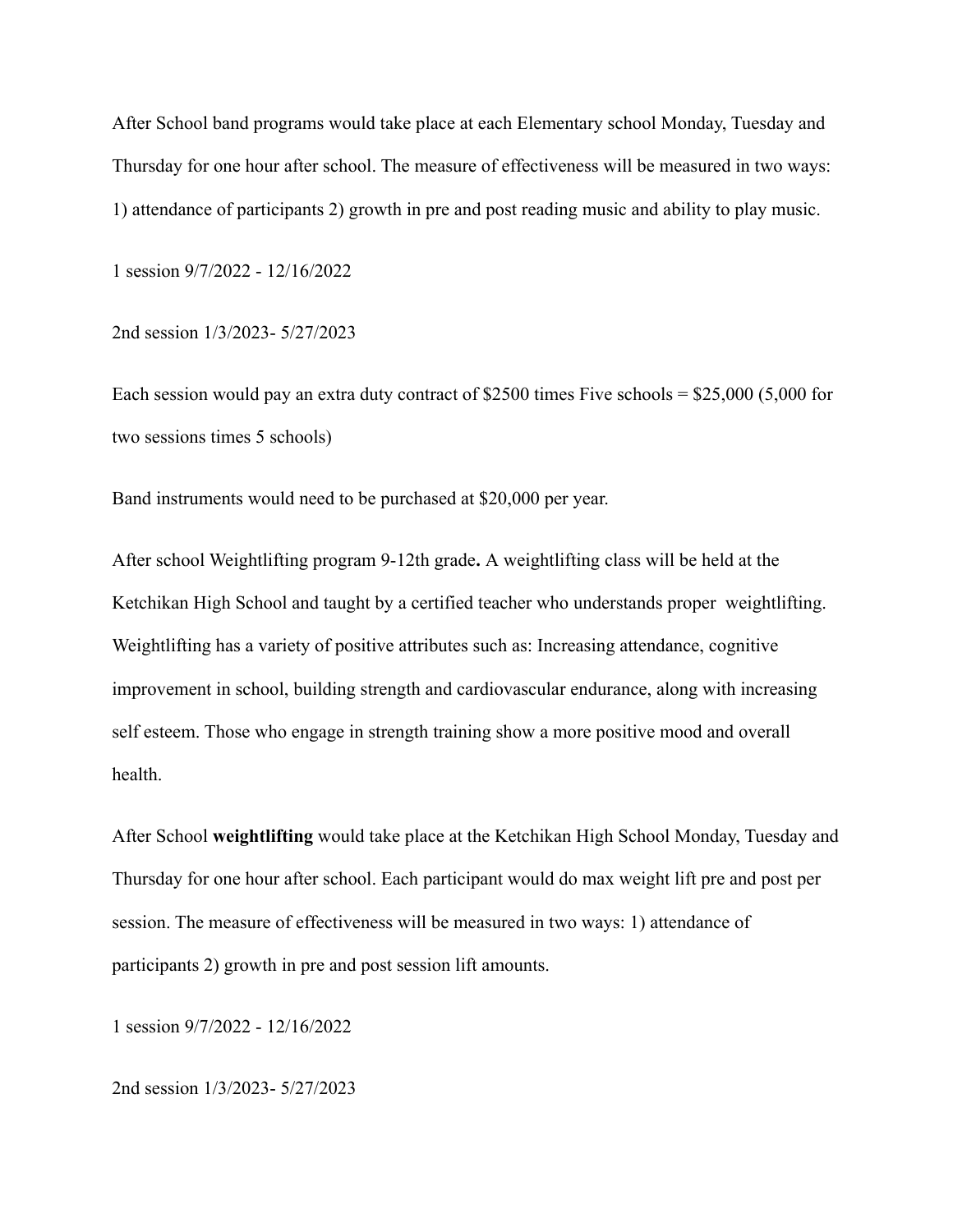Each session would pay an extra duty contract of \$2500

The focus student population will be our economically disadvantaged students who have been impacted by the disruptions of COVID-19. Ketchikan does not currently have any weight lifting program, which is very unfortunate as many of our most at risk students have an increase in behavior problems. Weight lifting combats aggressive behavior as the student uses their energy to lift weights. Studies have shown that students who participate in a weight lifting program have less discipline issues and have a more positive view of school.

Students who participate at an 80% participation rate in the after school weight lifting program will also participate in two out of town Alaska Powerlifting meets, one of which will be the Alaska State championships.

Weightlifting equipment will also be purchased each year at the cost of \$20,000 a year.

## **Removing Barriers**

Ensuring equal opportunity for all participants is critical to the success of the program. We need to support students who are disproportionately impacted by the COVID-19 pandemic. One of the barriers of an afterschool program is transportation home after the after school program. The KGBSD would provide a bus to take students home after the after school reading club. Many students of the KGBSD do not have access to transportation making it difficult for them to participate in afterschool programs. Providing transportation would ensure that all students have equal access to the after school programs. During the pandemic many of our families lost their jobs which made owning a vehicle difficult. Coming out of the pandemic the increase in gasoline prices has put a burden on our families which has made the school bus transportation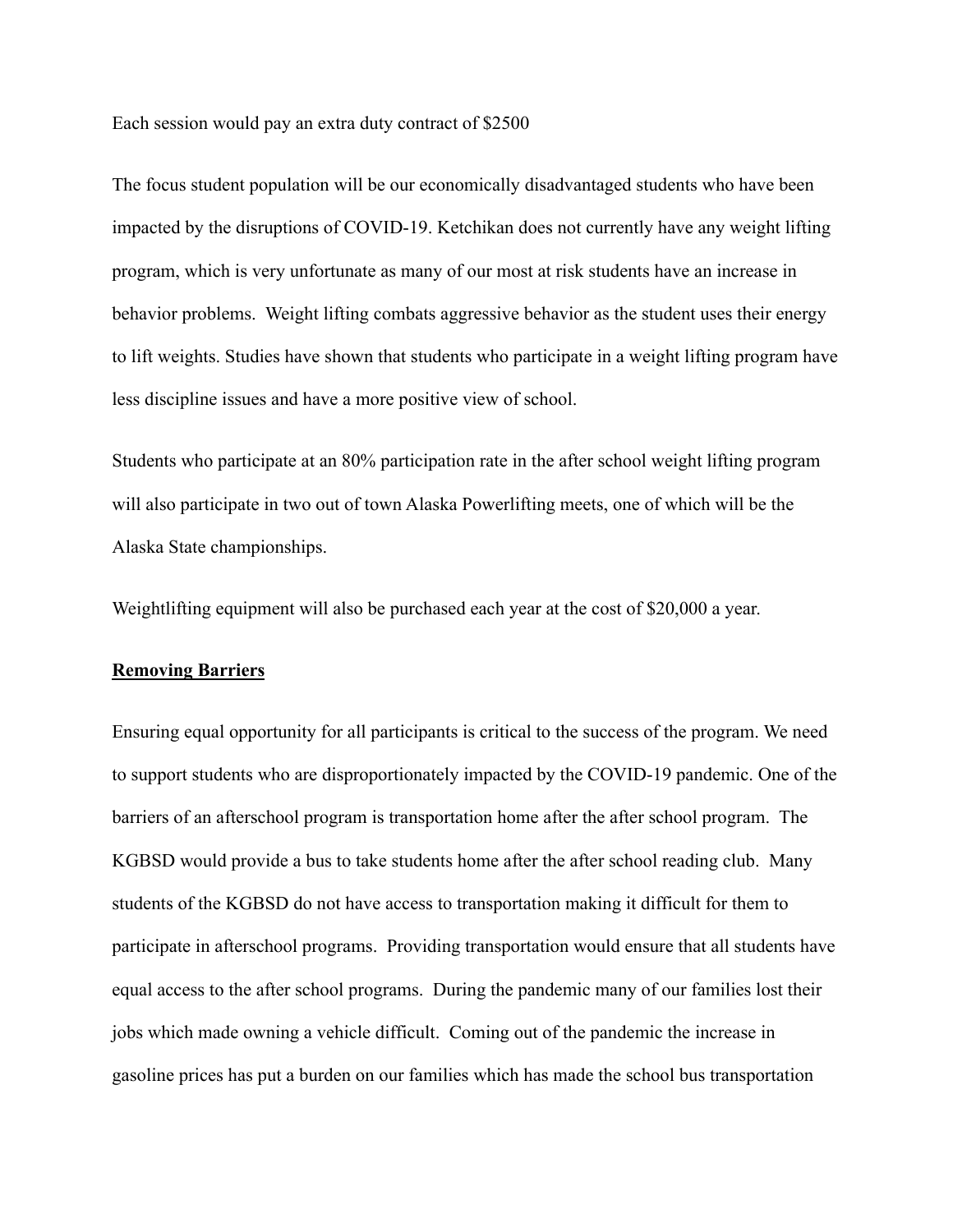critical for the success of our afterschool programs. The KGBSD would work with First Student to provide school bus transportation for our afterschool program at each building. The KGBSD would also provide transportation to our partner organizations, Ketchikan Residential Youth Center and the Ketchikan Indian Community after school clubs. The cost for 4 after school buses would be \$21,329.76.

Another barrier is alleviating the hunger of the students participating in the reading club. The KGBSD would provide snacks and drinks for the students in all of our afterschool programs. It is important to start with the basic need of hunger and relationship building before we can start to learn.

Another major barrier to the after school programs in the KGBSD is not having a focused staff member to organize and ensure all barriers are addressed. The KGBSD would implement an [after school coordinator position](https://docs.google.com/document/d/1tlhYyvrYR5xINGHWkaWlZVRHozERNpgDjTx6TASP4iQ/edit?usp=sharing). The after school coordinator would be responsible for planning and organizing all daily after school activities of the school district. In addition, is responsible for planning, ordering, scheduling, finding locations, arranging transportation for after school activities. The after school coordinator would ensure that all programs have snacks and communicate directly with other stakeholders of the community.

# **Sustainability**

Evidence Based Comprehensive Afterschool programs will be sustained into the future at the KGBSD. Beyond the life of this grant it is imperative that our school district prioritize after school supports that focus on academic skill development. The KGBSD will work with the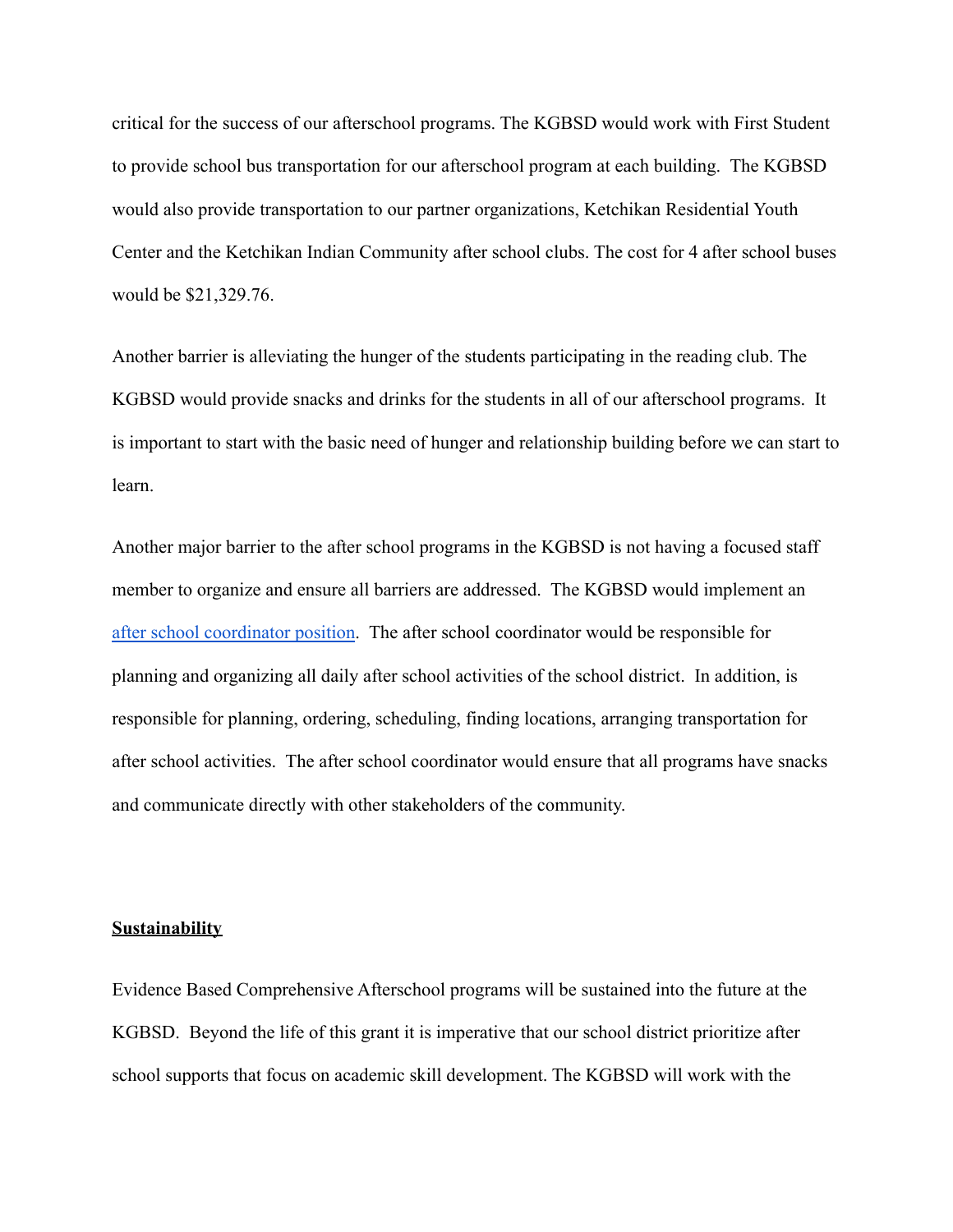Ketchikan Indian Community as a partner to engage in partnering on grants to help the 35% KIC citizens that we share. Additionally, the KGBSD is committed to either using Title or general funds to continue this prioritized support.

# **Partnerships**

The KGBSD works in partnership with the Ketchikan Indian Community, Sealaska Institute, Parent Advisory Groups, Ketchikan Native Parent Committee, and the Ketchikan Residential Youth Center to ensure the success of our shared students.

The Ketchikan Indian Community citizen population is 36% of the overall student population of the KGBSD. KIC has an education department that works directly with the KGBSD. The KGBSD houses Northwest Coast Art Classes, Native Preschool, Tlingit Language, and a full time teacher for the Tribal Scholars Program, located at the KIC education building. Each year we have an Advisory group that works together to problem solve obstacles that our students face. We also have a Ketchikan Native Parent Committee who meets monthly to discuss the programs that have been implemented to help our Native students.

Working with the external partnerships of the Residential Youth Facility (RYC) and Ketchikan Indian Community (KIC) enhances the afterschool programs because community involvement is key for the success of the program. This grant will provide the transportation from the KGBSD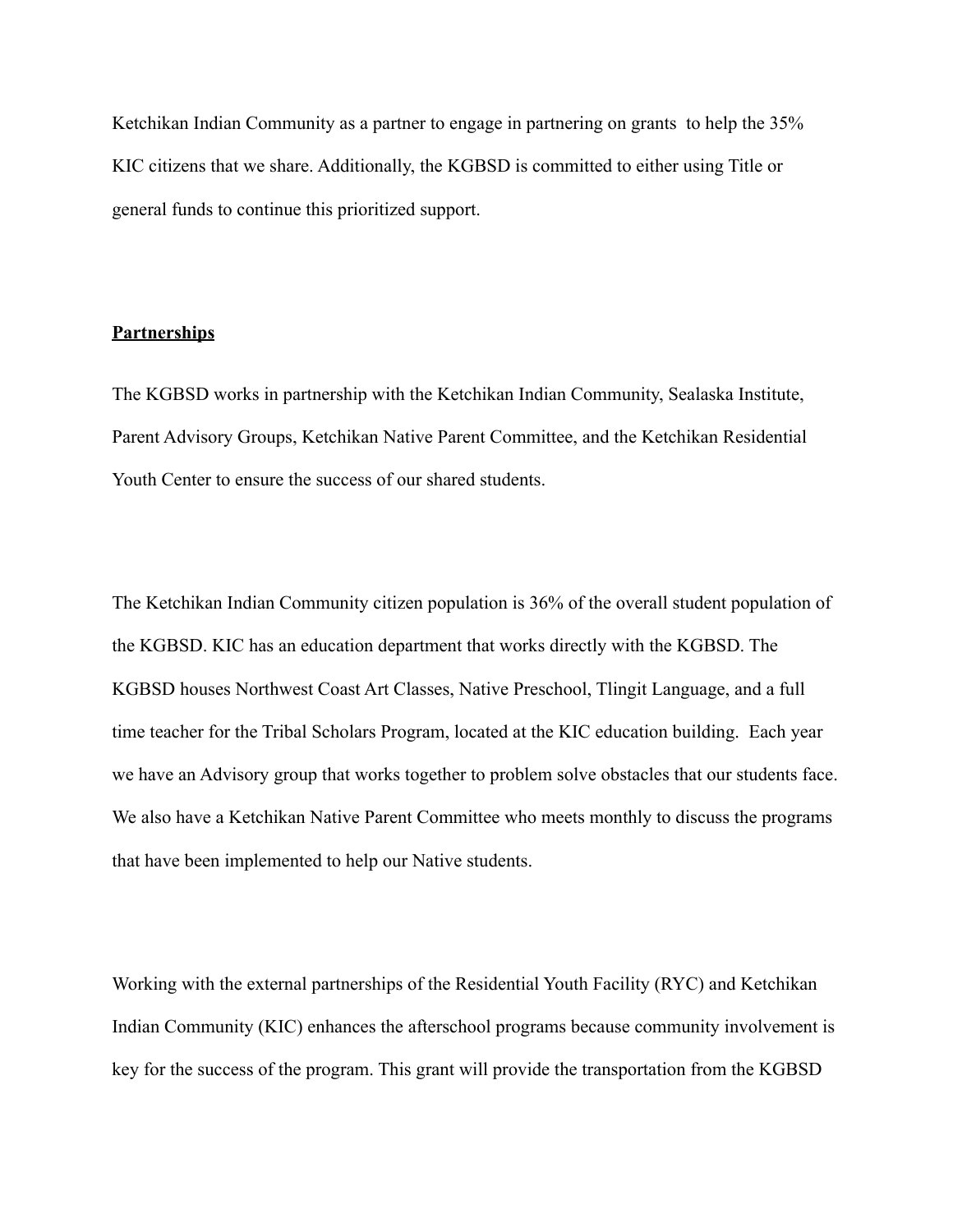after school clubs to stop and at various locations including RYC and KIC, which is an obstacle for RYC and KIC.

Parents will be involved in the advisory groups, direct communication with after school leaders and provide feedback for growth. One of the strategic goals of the KGBSD is to improve parent engagement.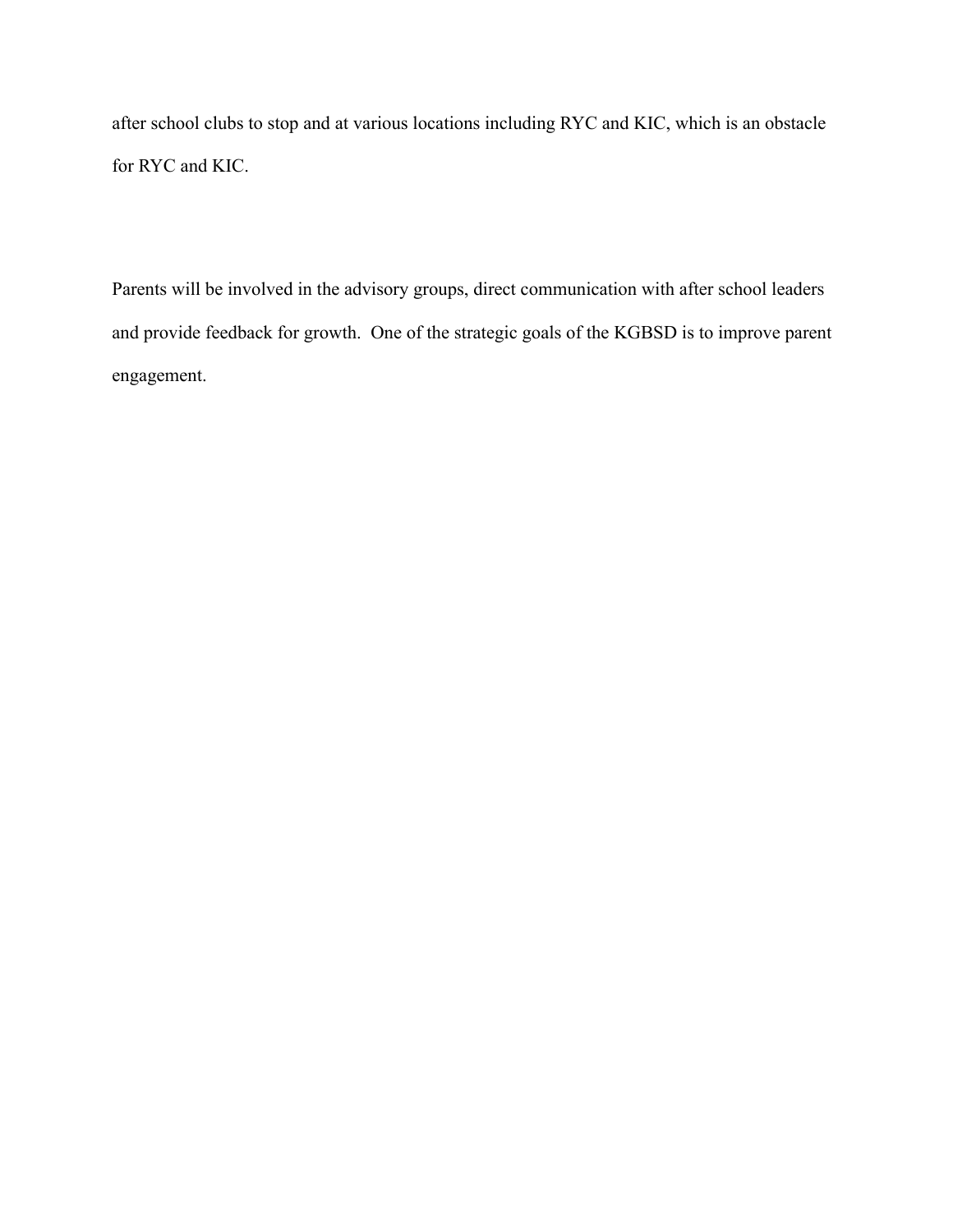# Program Budget

**Grant Recipient:**

**Grant Number:**

**Grant Title: Revision Number: Revision Number: Revision Number: Revision Number: Revision Number: Revision Number: Revision Number: Revision Number: Revision Number: Revision Number: Revision Number:** 

| <b>UNIFORM</b>           |                 | <b>Account Title</b>                                                                                                                                 |                         | <b>Budget Amount</b> |                 |
|--------------------------|-----------------|------------------------------------------------------------------------------------------------------------------------------------------------------|-------------------------|----------------------|-----------------|
| <b>CHART of ACCOUNTS</b> |                 |                                                                                                                                                      | <b>Initial/Current</b>  | <b>Revisions</b>     | <b>Approved</b> |
| <b>Required</b>          | <b>Optional</b> |                                                                                                                                                      | <b>Budget</b>           | $(+ or -)$           | <b>Budget</b>   |
| 310                      |                 | <b>CERTIFICATED SALARIES</b>                                                                                                                         | 180,000.00              | 159,000.00           | 0.00            |
|                          | 314             | Director/Coordinator/Manager                                                                                                                         | 55,000.00               | (55,000.00)          |                 |
|                          | 315             | Teacher                                                                                                                                              |                         | 0.00                 |                 |
|                          | 316             | Extra Duty Pay                                                                                                                                       | 125,000.00              | 159,000.00           |                 |
|                          | 317             | <b>Certificated Substitutes</b>                                                                                                                      |                         | 0.00                 |                 |
|                          | 318             | Specialists                                                                                                                                          |                         | 0.00                 |                 |
| 320                      |                 | <b>NON-CERTIFICATED SALARIES</b>                                                                                                                     | 0.00                    | 0.00                 | 0.00            |
|                          | 321             | Director/Coordinator/Manager                                                                                                                         |                         | 45,000.00            |                 |
|                          | 323             | Aides                                                                                                                                                |                         | 0.00                 |                 |
|                          | 324             | <b>Support Staff</b>                                                                                                                                 |                         | 0.00                 |                 |
|                          | 329             | Substitutes/Temporaries                                                                                                                              |                         | 0.00                 |                 |
| 360                      |                 | <b>EMPLOYEE BENEFITS</b>                                                                                                                             |                         | 13,795.00            |                 |
| 390                      |                 | <b>TRANSPORTATION COSTS</b>                                                                                                                          |                         | 21,329.00            |                 |
| 410                      |                 | <b>PROFESSIONAL &amp; TECHNICAL</b>                                                                                                                  |                         | 10,400.00            |                 |
| 420                      |                 | <b>STAFF TRAVEL</b>                                                                                                                                  |                         | 5,500.00             |                 |
| 425                      |                 | <b>STUDENT TRAVEL</b>                                                                                                                                |                         | 23,500.00            |                 |
| 430                      |                 | <b>UTILITY SERVICES</b>                                                                                                                              |                         | 0.00                 |                 |
| 440                      |                 | <b>OTHER PURCHASED SERVICES</b>                                                                                                                      |                         | 0.00                 |                 |
| 450                      |                 | <b>SUPPLIES/MATERIALS/MEDIA</b>                                                                                                                      | 92,000.00               | 54,250.00            | 0.00            |
|                          | 451             | <b>Teaching Supplies</b>                                                                                                                             |                         | 0.00                 |                 |
|                          | 454             | Office Supplies                                                                                                                                      |                         | 0.00                 |                 |
|                          | 457             | Small Tools & Equipment                                                                                                                              |                         | 0.00                 |                 |
|                          | 471             | Textbooks                                                                                                                                            |                         | 3,000.00             |                 |
| 490                      |                 | <b>OTHER EXPENSES (Dues &amp; Fees)</b>                                                                                                              |                         | 0.00                 |                 |
|                          |                 | UNALLOCATED**--->                                                                                                                                    |                         | 0.00                 |                 |
|                          |                 | <b>Subtotal Direct Costs</b>                                                                                                                         | 272,000.00              | (272,000.00)         | 0.00            |
|                          |                 | <b>Indirect Rate</b>                                                                                                                                 | 0.00%                   |                      | 0.00%           |
|                          |                 | <b>Indirect Amount</b>                                                                                                                               | 0.00                    | 0.00                 | 0.00            |
| 480                      |                 | <b>TUITION &amp; STIPENDS</b>                                                                                                                        |                         | 0.00                 |                 |
| 510                      |                 | <b>EQUIPMENT</b> (no indirect charges)                                                                                                               |                         | 40,500.00            |                 |
| 540                      |                 | <b>OTHER CAPITAL OUTLAY EXPENSES</b>                                                                                                                 |                         | 0.00                 |                 |
|                          |                 | TOTALI                                                                                                                                               | 272,000.00              | 272,000.00]          | 0.00            |
|                          |                 |                                                                                                                                                      |                         |                      |                 |
|                          |                 | ** UNALLOCATED FUNDS MAY NOT BE ENCUMBERED OR SPENT. A BUDGET REVISION IS REQUIRED.<br>A narrative explanation is required for ALL budget revisions. |                         |                      |                 |
|                          |                 |                                                                                                                                                      |                         |                      |                 |
| DISTRICT APPROVAL        |                 |                                                                                                                                                      |                         |                      |                 |
|                          |                 |                                                                                                                                                      |                         |                      |                 |
| <b>NAME &amp; TITLE</b>  |                 |                                                                                                                                                      | SIGNATURE <sup>®</sup>  |                      |                 |
| DATE <sup>1</sup>        |                 |                                                                                                                                                      | <b>TELEPHONE NUMBER</b> |                      |                 |